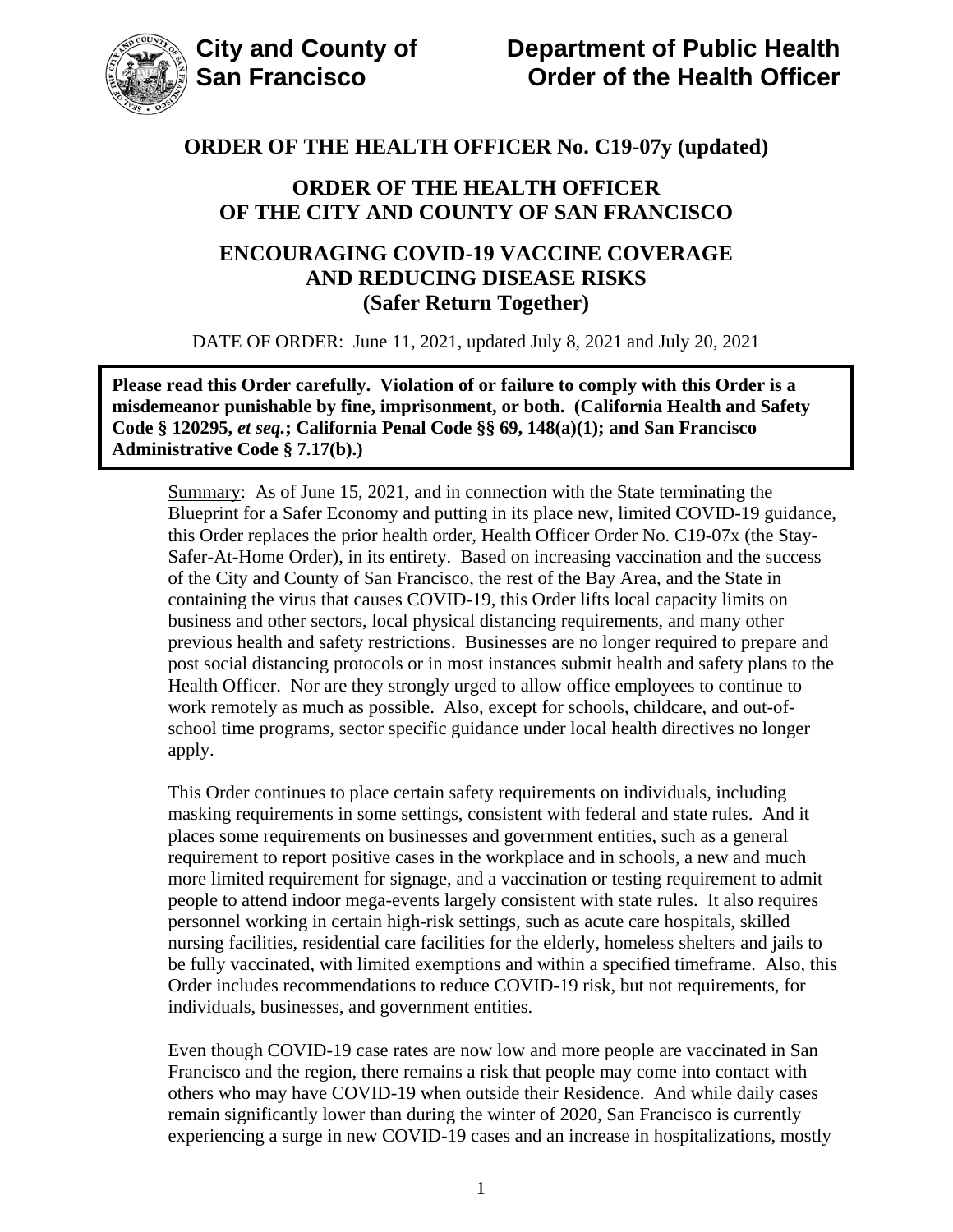

among people who are not fully vaccinated. Most COVID-19 infections are caused by people who have no symptoms of illness. There are also people in San Francisco who are not yet fully vaccinated, including children under 12 years old, and people who are immuno-compromised and may be particularly vulnerable to infection and disease. We have also seen surges in other parts of the country and the world, increasingly impacting younger adults. Everyone who is eligible, including people at risk for severe illness with COVID-19—such as unvaccinated older adults and unvaccinated individuals with health risks—and members of their households, are urged to get vaccinated as soon as they can if they have not already done so.

### **UNDER THE AUTHORITY OF CALIFORNIA HEALTH AND SAFETY CODE SECTIONS 101040, 101085, AND 120175, THE HEALTH OFFICER OF THE CITY AND COUNTY OF SAN FRANCISCO ORDERS:**

1. Definitions.

For purposes of this Order, the following initially capitalized terms have the meanings given below.

- a. *Business*. A "Business" includes any for-profit, non-profit, or educational entity, whether a corporate entity, organization, partnership or sole proprietorship, and regardless of the nature of the service, the function it performs, or its corporate or entity structure.
- b. *Cal/OSHA*. "Cal/OSHA" means the California Department of Industrial Relations, Division of Occupational Safety and Health, better known as Cal/OSHA.
- c. *CDC*. "CDC" means the United States Centers for Disease Control and Prevention.
- d. *Close Contact*. "Close Contact" means having any of following interactions with someone with COVID-19 while they were contagious: (i) being within six feet of them for a total of 15 minutes or more in a 24-hour period; (ii) living or staying overnight with them; (iii) having physical or intimate contact including hugging and kissing; (iv) taking care of them, or having being taken care of by them; or (v) having direct contact with their bodily fluids (*e.g.*, they coughed or sneezed on you or shared your food utensils). The person is considered contagious *either* if they had symptoms, from 48 hours before their symptoms began until at least 10 days after the start of symptoms, *or* if they did not have symptoms, from 48 hours before their COVID-19 test was collected until 10 days after they were tested.
- e. *County*. The "County" means the City and County of San Francisco.
- f. *COVID-19*. "COVID-19" means coronavirus disease 2019, the disease caused by the SARS-CoV-2 virus and that resulted in a global pandemic.
- g. *DPH*. "DPH" means the San Francisco Department of Public Health.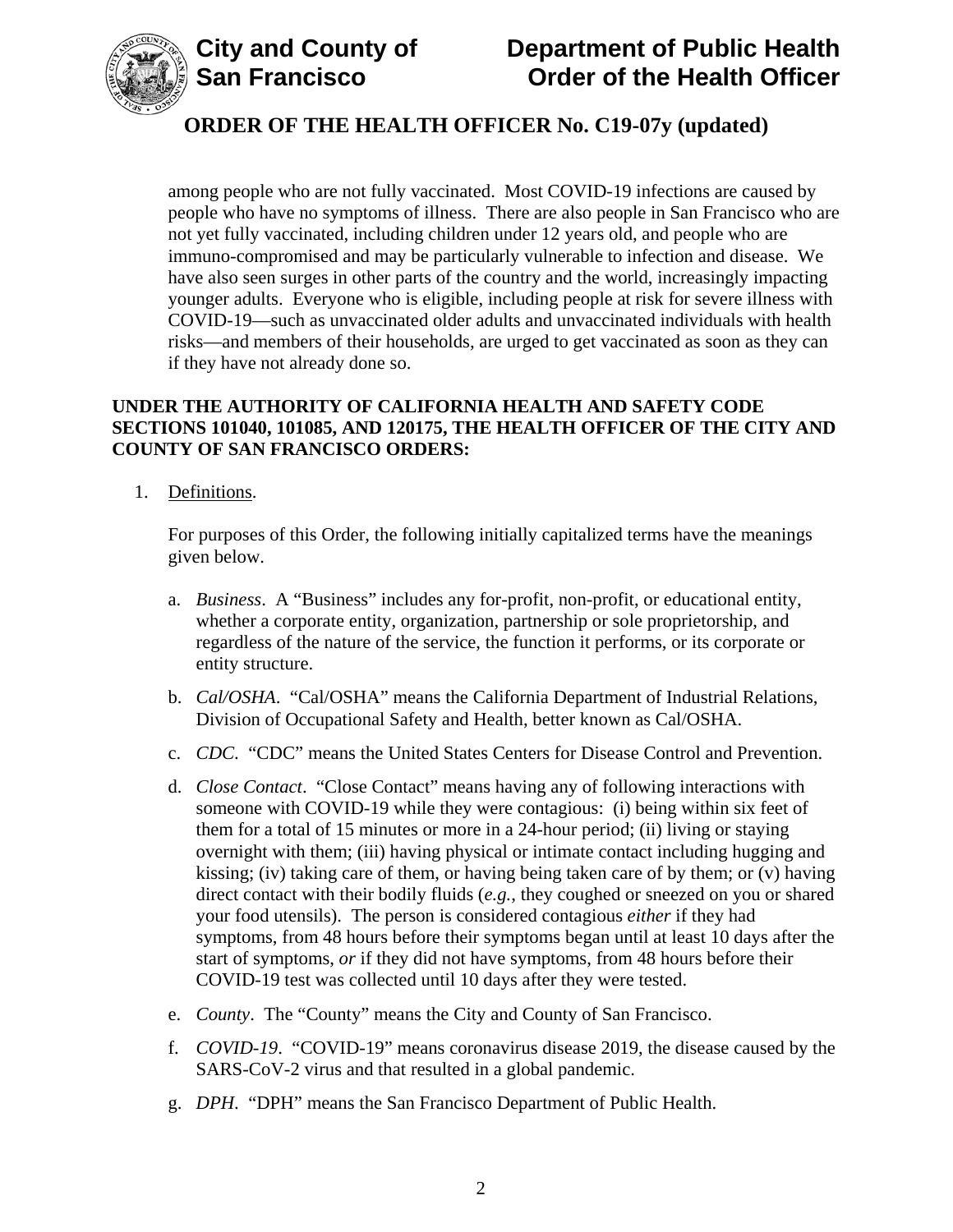

## **City and County of Department of Public Health Order of the Health Officer**

## **ORDER OF THE HEALTH OFFICER No. C19-07y (updated)**

- h. *DPH Core Guidance*. "DPH Core Guidance" means the webpage and related materials titled *Core Guidance for COVID-19* that DPH regularly updates and includes health and safety recommendations for individuals and Businesses as well as web links to additional resources, available online at www.sfdph.org/dph/covid-19/core-guidance.asp.
- i. *Face Covering Requirements*. "Face Covering Requirements" means the requirement to wear a Well-Fitted Mask (i) as required by federal or state law including, but not limited to, California Department of Public Health guidance and Cal/OSHA's rules and regulations; (ii) in indoor common areas of homeless shelters, emergency shelters, and cooling centers, except while sleeping, showering, engaged in personal hygiene that requires removal of face coverings, or actively eating or drinking; and (iii) in indoor common areas of jails except while sleeping, showering, engaged in personal hygiene that requires removal of face coverings, or actively eating or drinking.
- j. *FDA*. "FDA" means the United States Food and Drug Administration.
- k. *Fully Vaccinated*. "Fully Vaccinated" means two weeks after completing the entire recommended series of vaccination (usually one or two doses) with a vaccine authorized to prevent COVID-19 by the FDA, including by way of an emergency use authorization, or by the World Health Organization. For example, as of the date of issuance of this Order, an individual would be fully vaccinated at least two weeks after receiving a second dose of the Pfizer or Moderna COVID-19 vaccine or two weeks after receiving the single dose Johnson & Johnson's Janssen COVID-19 vaccine. The following are acceptable as proof of full vaccination: (i) the CDC vaccination card, which includes name of person vaccinated, type of vaccine provided, and date last dose administered, (ii) a photo of a vaccination card as a separate document, (iii) a photo of the a vaccination card stored on a phone or electronic device, (iv) documentation of vaccination from a healthcare provider, or (v) written self-attestation of vaccination signed (including an electronic signature) under penalty of perjury and containing the name of the person vaccinated, type of vaccine taken, and date of last dose administered, or (vi) a personal digital COVID-19 vaccine record issued by the State of California and available by going to myvaccinerecord.cdph.ca.gov or similar documentation issued by another State, local, or foreign governmental jurisdiction. If any state or federal agency uses a more restrictive definition of what it means to be Fully Vaccinated or to prove that status for specified purposes (such as Cal/OSHA rules for employers in workplaces), then that more restrictive definition controls for those purposes. Also, to the extent Cal/OSHA approves an alternate means of documenting whether an employee is "fully vaccinated," even if less restrictive than the definition contained here, employers may use the Cal/OSHA standard to document their employees' vaccination status.
- l. *Health Officer*. "Health Officer" means the Health Officer of the City and County of San Francisco.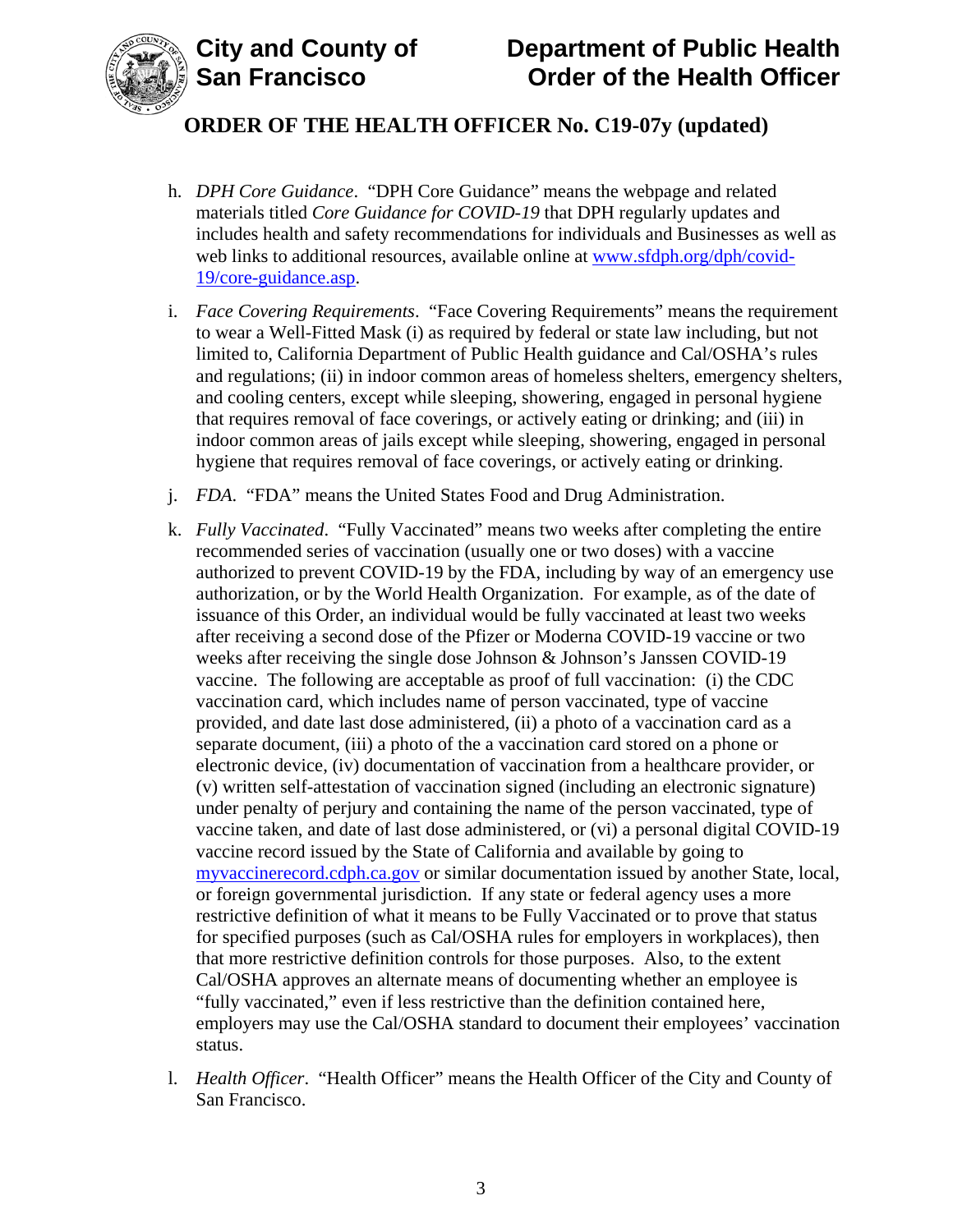



- m. *High-Risk Settings*. "High-Risk Settings" means certain care or living settings involving many people, including many congregate settings, where vulnerable populations reside out of necessity and where the risk of COVID-19 transmission is high, consisting of general acute care hospitals, skilled nursing facilities, residential care facilities for the elderly, homeless shelters, and jails.
- n. *Household*. "Household" means people living in a single Residence or shared living unit. Households do not refer to individuals who live together in an institutional group living situation such as in a dormitory, fraternity, sorority, monastery, convent, or residential care facility.
- o. *Qualifying Medical Reason*. "Qualifying Medical Reason" means a medical condition or disability recognized by the FDA or CDC as a contra-indication to COVID-19 vaccination.
- p. *Mega-Event*. "Mega-Event" means an event with either more than 5,000 people attending indoors or more than 10,000 people attending outdoors, consistent with the definition of those events in the State's Post-Blueprint Guidance. As provided in the State's Post-Blueprint Guidance, a Mega-Event may have either assigned or unassigned seating, and may be either general admission or gated, ticketed and permitted events.
- q. *Personnel*."Personnel" means the following people who provide goods or services associated with a Business in the County: employees; contractors and sub-contractors (such as those who sell goods or perform services onsite or who deliver goods for the Business); independent contractors; vendors who are permitted to sell goods onsite; volunteers; and other individuals who regularly provide services onsite at the request of the Business. "Personnel" includes "gig workers" who perform work via the Business's app or other online interface, if any.
- r. *Religious Beliefs*. "Religious Beliefs" means a sincerely held religious belief, practice, or observance.
- s. *Residence*. "Residence" means the location a person lives, even if temporarily, and includes single-family homes, apartment units, condominium units, hotels, motels, shared rental units, and similar facilities. Residences also include living structures and outdoor spaces associated with those living structures, such as patios, porches, backyards, and front yards that are only accessible to a single family or Household.
- t. *Schools*. "Schools" mean public and private schools operating in the County, including independent, parochial, and charter schools.
- u. *State's Post-Blueprint Guidance*. The "State's Post-Blueprint Guidance" means the guidance entitled "Beyond the Blueprint for Industry and Business Sectors" that the California Department of Public Health issued on May 21, 2021 and that applies from June 15, 2021 through October 1, 2021, including as the State may extend, update or supplement that guidance in the future. (See www.cdph.ca.gov/Programs/CID/ DCDC/Pages/COVID-19/Beyond-Blueprint-Framework.aspx.)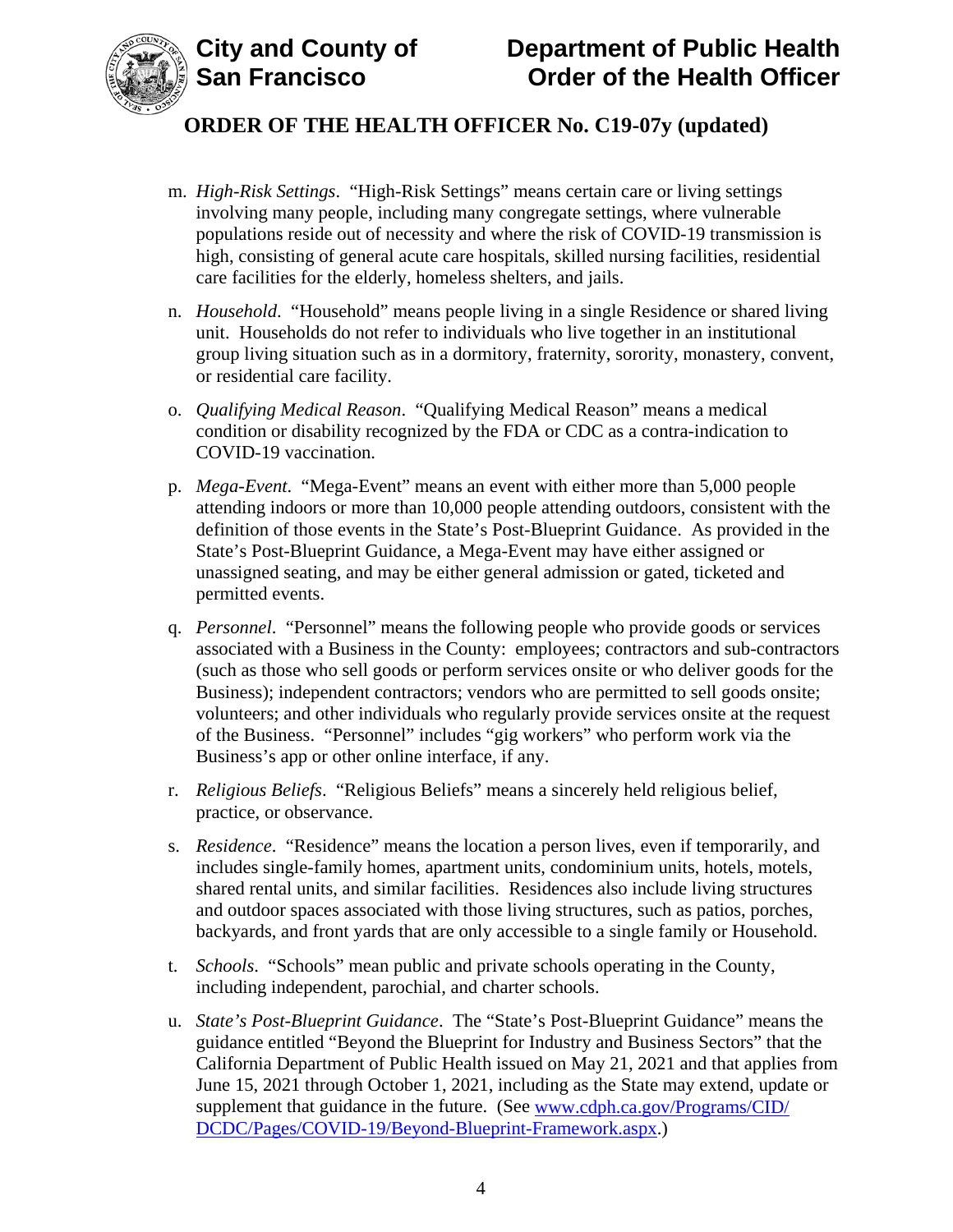

## **City and County of Department of Public Health Order of the Health Officer**

## **ORDER OF THE HEALTH OFFICER No. C19-07y (updated)**

- v. *Tested*. "Tested" means to have a negative test for the virus that causes COVID-19 within the prior 72 hours. Both nucleic acid (including polymerase chain reaction (PCR)) and antigen tests are acceptable. The following are acceptable as proof of a negative COVID-19 test result: a printed document (from the test provider or laboratory) or an email, text message, webpage, or application (app) screen displayed on a phone or mobile device from the test provider or laboratory. The information should include person's name, type of test performed, negative test result, and date the test was administered. If any state or federal agency uses a more restrictive definition of what it means to be Tested for specified purposes (such as Cal/OSHA rules for employers in workplaces), then that more restrictive definition controls for those purposes.
- w. *Ventilation Guidelines*. "Ventilation Guidelines" means ventilation guidance from recognized authorities such as the CDC, the American Society of Heating, Refrigerating and Air-Conditioning Engineers, or the State of California, including Cal/OSHA. The DPH Core Guidance also includes ventilation guidelines.
- x. *Well-Fitted Mask*. A "Well-Fitted Mask" means a face covering that is well-fitted to an individual and covers the nose and mouth especially while talking, consistent with the Face Covering Requirements. DPH guidance regarding Well-Fitted Masks may be found at www.sfcdcp.org/maskingupdate. A non-vented N95 mask is strongly recommended as a Well-Fitted Mask, even if not fit-tested, to provide maximum protection. A Well-Fitted Mask does not include a scarf, ski mask, balaclava, bandana, turtleneck, collar, or single layer of fabric or any mask that has an unfiltered one-way exhaust valve.

#### 2. Purpose and Intent.

a. Purpose. The public health threat from COVID-19 is decreasing in the County, the Bay Area, and the State. But COVID-19 continues to pose a risk especially to individuals who are not fully vaccinated, and certain safety measures continue to be necessary to protect against COVID-19 cases and deaths. Vaccination is the most effective method to prevent transmission and ultimately COVID-19 hospitalizations and deaths. It is important to ensure that as many eligible people as possible are vaccinated against COVID-19. Further, it is critical to ensure there is continued reporting of cases to protect individuals and the larger community. Accordingly, this Order allows Businesses, schools, and other activities to resume fully while at the same time putting in place certain requirements designed to (1) extend vaccine coverage to the greatest extent possible; (2) limit transmission risk of COVID-19; (3) contain any COVID-19 outbreaks; and (4) generally align with guidance issued by the CDC and the State relating to COVID-19 except in limited instances where local conditions require more restrictive measures. This Order is based on evidence of continued community transmission of SARS-CoV-2 within the County as well as scientific evidence and best practices to prevent transmission of COVID-19. The Health Officer will continue to monitor data regarding the evolving scientific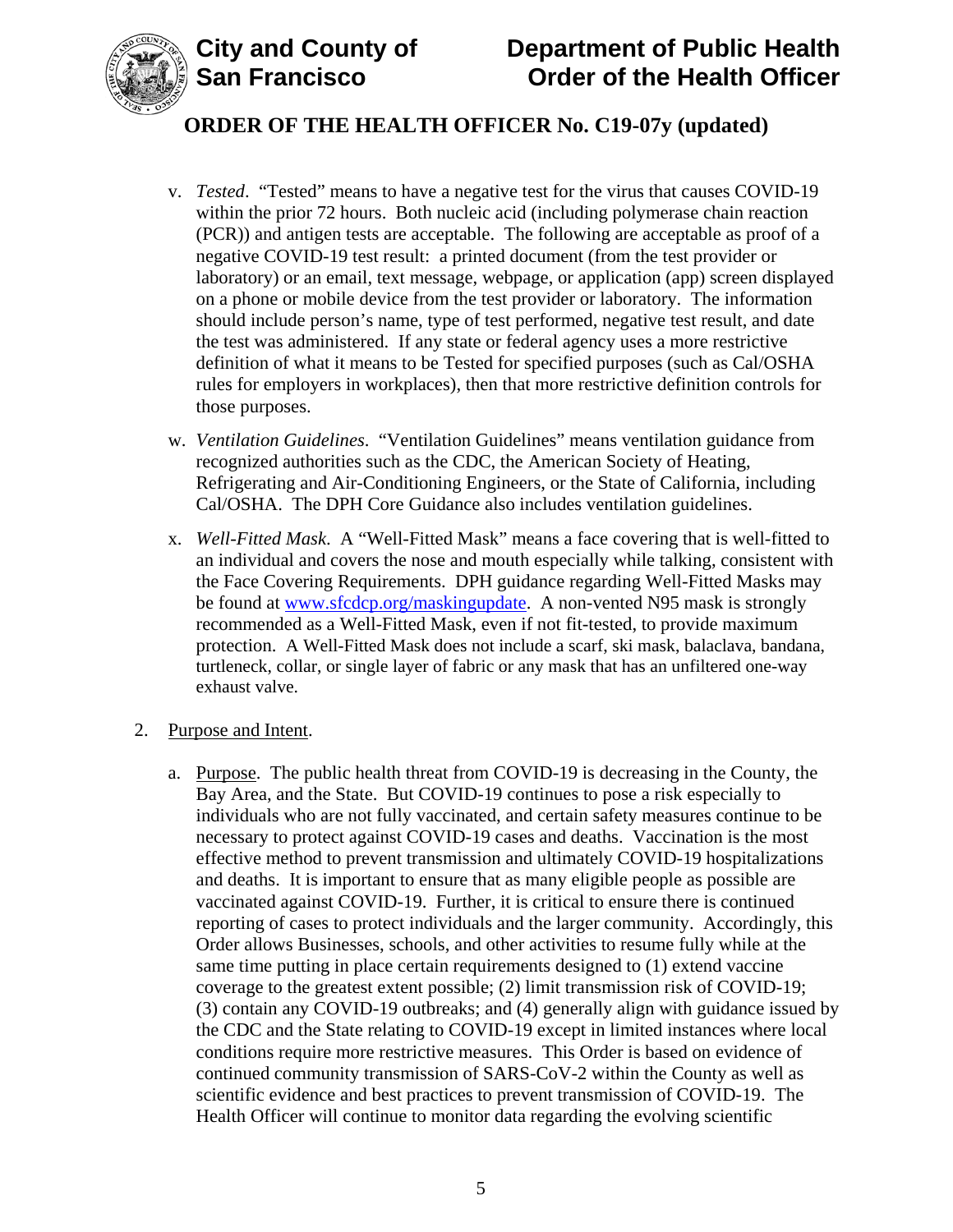



understanding of the risks posed by COVID-19, including the impact of vaccination, and may amend or rescind this Order based on analysis of that data and knowledge.

- b. Intent. The primary intent of this Order is to continue to protect the community from COVID-19 and to also increase vaccination rates to reduce transmission of COVID-19 long-term, so that the whole community is safer and the COVID-19 health emergency can come to an end.
- c. Interpretation. All provisions of this Order must be interpreted to effectuate the purposes and intent of this Order as described above. The summary at the beginning of this Order as well as the headings and subheadings of sections contained in this Order are for convenience only and may not be used to interpret this Order. In the event of any inconsistency between the summary, headings, or subheadings and the text of this Order, the text will control. Certain initially capitalized terms used in this Order have the meanings given them in Section 1 above. The interpretation of this Order in relation to the health orders or guidance of the State is described in Section 10 below.
- d. Application. This Order applies to all individuals, Businesses, and other entities in the County. For clarity, the requirements of this Order apply to all individuals who do not currently reside in the County when they are in the County. Governmental entities must follow the requirements of this Order that apply to Businesses, unless otherwise specifically provided in this Order or directed by the Health Officer.
- e. DPH Core Guidance. All individuals and Businesses are strongly urged to follow the DPH Core Guidance, containing health and safety recommendations for COVID-19.
- f. Effect of Failure to Comply. Failure to comply with any of the provisions of this Order constitutes an imminent threat and menace to public health, constitutes a public nuisance, and is punishable by fine, imprisonment, or both, as further provided in Section 12 below.

#### 3. General Requirements for Individuals.

a. Vaccination. Individuals are strongly urged to get Fully Vaccinated as soon as they are able to. In particular, people at risk for severe illness with COVID-19—such as unvaccinated older adults and unvaccinated individuals with health risks—and members of their Household, are urged to get Fully Vaccinated as soon as they can. Information about who is at increased risk of severe illness and people who need to take extra precautions can be found at www.cdc.gov/coronavirus/2019-ncov/needextra-precautions/people-with-medical-conditions.html. For those who are not yet Fully Vaccinated, staying home or choosing outdoor activities as much as possible with physical distancing from other Households whose vaccination status is unknown is the best way to prevent the risk of COVID-19 transmission. Fully Vaccinated individuals are subject to fewer restrictions as provided in this Order, and there are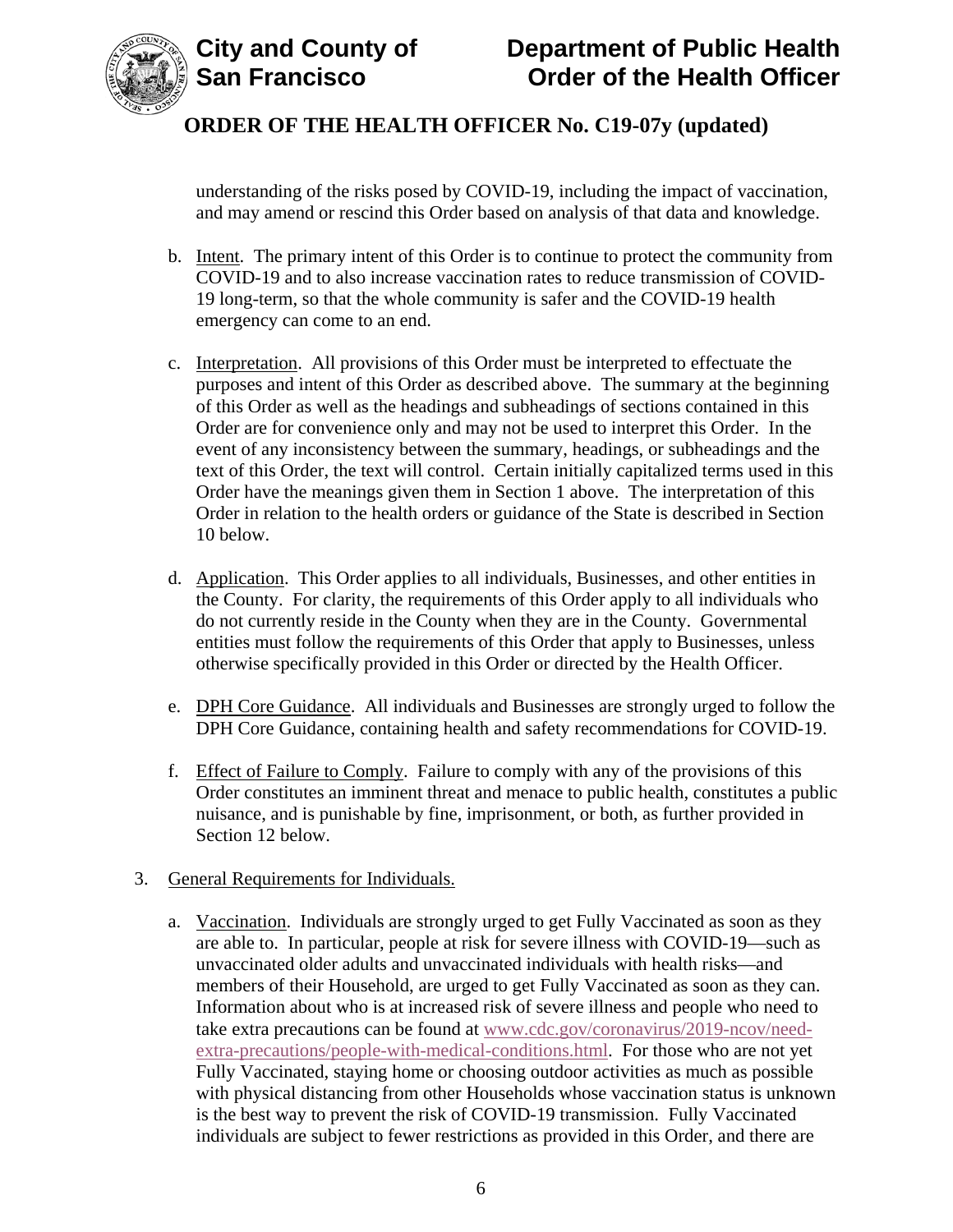

allowances for certain large gatherings where all the participants are Fully Vaccinated or Tested.

- b. Face Coverings. All persons must follow the Face Covering Requirements. People should be respectful of an individual's decision to wear face coverings even in settings where they are not required, and no Business or other person should take an adverse action against individuals who chose to wear a face covering to protect their health. Because of the recent surge in cases, everyone, including people who are Fully Vaccinated, are urged to wear Well-Fitted Masks in indoor public settings. Under current federal law, when riding or waiting to ride on public transit people who are inside the vehicle or other mode of transportation or are indoors at a public transit stop or station, must wear Well-Fitted Masks. This requirement extends to all modes of transportation other than private vehicles, such as airplanes, trains, subways, buses, taxis, ride-shares, maritime transportation, street cars, cable cars, and school buses. But any passenger who is outdoors or in open-air areas of the mode of transportation, such as open-air areas of ferries, buses, and cable-cars, is not required by federal law to wear a face covering. Personnel and passengers on public transit are urged to get Fully Vaccinated, and those who are not Fully Vaccinated are strongly urged to wear a Well-Fitted Mask or respirator. Under Cal/OSHA's rules and regulations, employers may also be required to ensure employees continue to wear Well-Fitted Masks or respirators, particularly in indoor settings.
- c. Monitor for Symptoms. Individuals should monitor themselves for symptoms of COVID-19. A list of COVID-19 symptoms is available online at www.cdc.gov/coronavirus/2019-ncov/symptoms-testing/symptoms.html. Anyone with any symptom that is new or not explained by another condition must comply with subsections 3.d and 3.e below regarding isolation and quarantine.
- d. Isolation. Anyone who (i) has a positive COVID-19 test result, (ii) is diagnosed with COVID-19, or (iii) has a COVID-19 symptom that is new or not explained by another condition must refer to the latest COVID-19 isolation health directive (available online at www.sfdph.org/directives) and follow the requirements detailed there.
- e. Quarantine. Anyone who had Close Contact with someone with COVID-19 must refer to the latest COVID-19 quarantine health directive (available online at www.sfdph.org/directives) and follow the requirements detailed there.
- f. Moving to, Traveling to, or Returning to the County. Everyone is strongly encouraged to comply with any State travel advisories and CDC travel guidelines (available online at www.cdc.gov/coronavirus/2019-ncov/travelers/travel-duringcovid19.html).
- g. Large indoor gatherings. Individuals who are neither Fully Vaccinated nor Tested are urged to wear Well-Fitted Masks and maintain physical distance when they are in large indoor gatherings with members of other Households whose vaccination status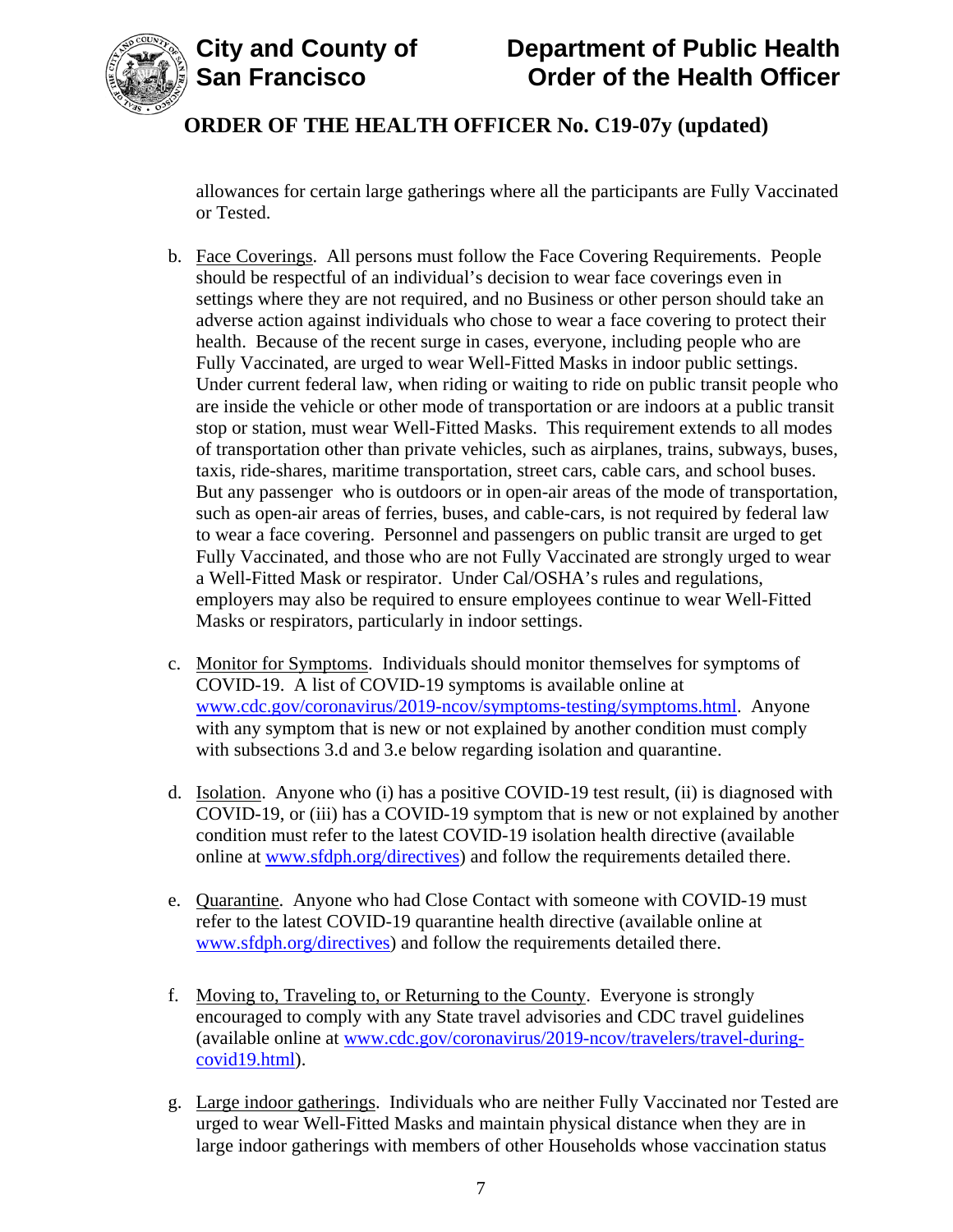

is unknown, such as public meetings. Nothing in this section limits any requirements that apply under this Order to indoor Mega-Events or that Cal/OSHA or other State authority may impose on any indoor setting involving large gatherings.

### 4. General Requirements for Businesses and Governmental Entities.

- a. Encourage Activities that Can Occur Outdoors. All Businesses and governmental entities are urged to consider moving operations or activities outdoors, if feasible and to the extent allowed by local law and permitting requirements, because there is generally less risk of COVID-19 transmission outdoors as opposed to indoors.
- b. Personnel Health Screening. Businesses and governmental entities must develop and implement a process for screening Personnel for COVID-19 symptoms, but this requirement does not mean they must perform on-site screening of Personnel. Businesses and governmental entities should ask Personnel to evaluate their own symptoms before reporting to work. If Personnel have symptoms consistent with COVID-19, they should follow subsections 3.d and 3.e above.
- c. Businesses Must Allow Personnel to Stay Home When Sick. Businesses are required to follow Cal/OSHA rules and regulations allowing Personnel to stay home where they have symptoms associated with COVID-19 that are new or not explained by another condition or if they have been diagnosed with COVID-19 (by a test or a clinician) even if they have no symptoms, and to not to have those Personnel return to work until they have satisfied certain conditions, all as further set forth in the Cal/OSHA rules. Also, Businesses must comply with California Senate Bill 95 (Labor Code, sections 248.2 and 248.3), which provides that employers with more than 25 employees must give every employee 80 hours of COVID-related sick leave retroactive to January 1, 2021 and through September 30, 2021 (pro-rated for less than full time employees), including that employees may use this paid sick leave to get vaccinated or for post-vaccination illness. Each Business is prohibited from taking any adverse action against any Personnel for staying home in any of the circumstances described in this subsection.
- d. Signage.
	- i. Signage for Patrons. All Businesses and governmental entities are required to conspicuously post signage reminding individuals of COVID-19 prevention best practices to reduce transmission: Get vaccinated; Stay home if sick, and talk to your doctor; Wear a mask for added protection; Maximize fresh air; and Clean your hands. Sample signage is available online at sf.gov/outreachtoolkit-coronavirus-covid-19.
	- ii. Signage for Employees. All Businesses and governmental entities are required to post signs in employee break rooms or areas encouraging employees to get vaccinated and informing them how to obtain additional information. Sample signage is available online at sf.gov/outreach-toolkit-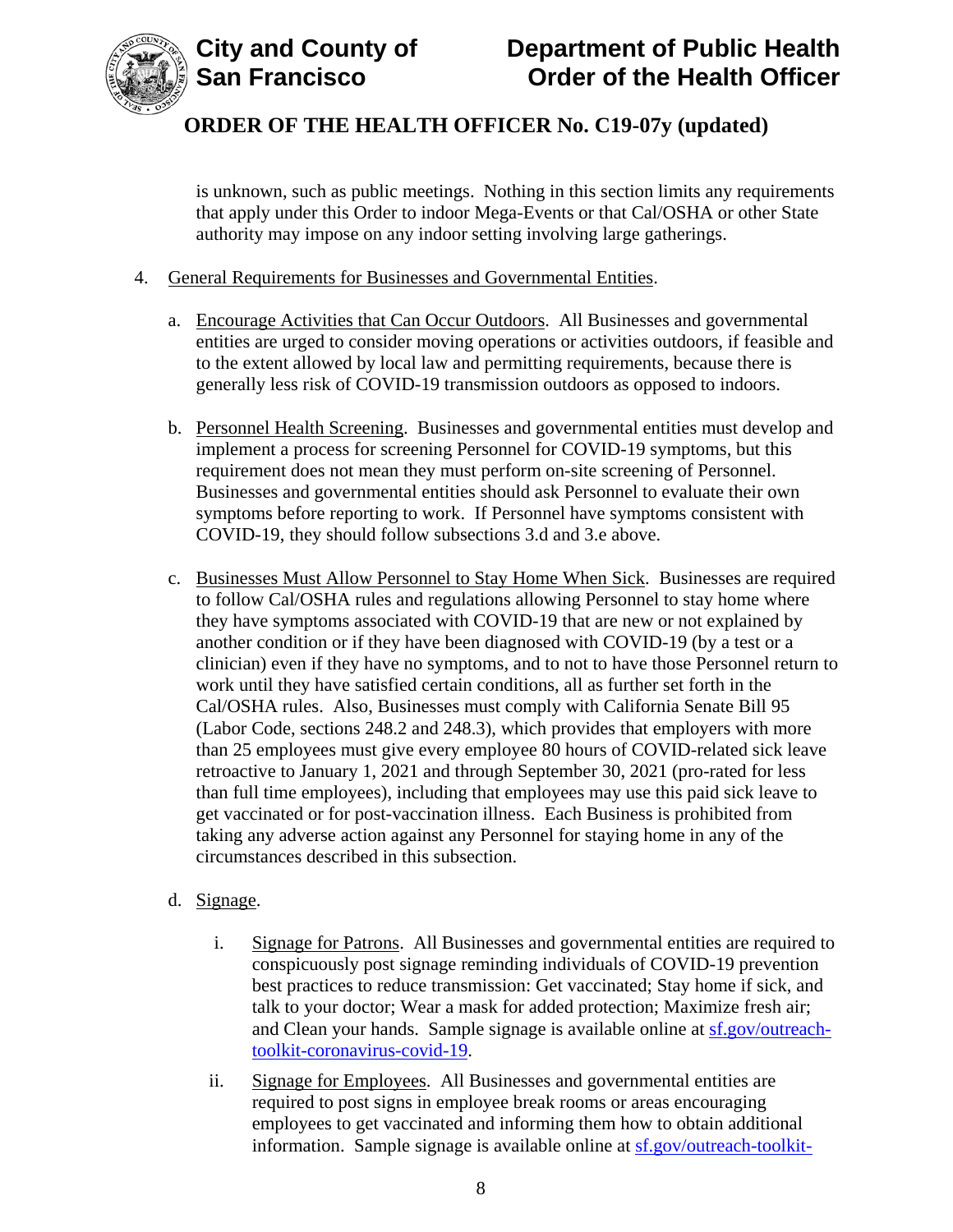



#### coronavirus-covid-19.

- e. Ventilation Guidelines. All Businesses and governmental entities with indoor operations are urged to review the Ventilation Guidelines and implement ventilation strategies for indoor operations as feasible. Nothing in this subsection limits any ventilation requirements that apply to particular settings under federal, state, or local law.
- f. Mandatory Reporting by Businesses and Governmental Entities. Consistent with Cal/OSHA rules and regulations, Businesses and governmental entities must require that all Personnel immediately alert the Business or governmental entity if they test positive for COVID-19 and were present in the workplace either (1) within the 48 hours before onset of symptoms or within 10 days after onset of symptoms if they were symptomatic; or (2) within 48 hours before the date on which they were tested or within 10 days after the date on which they were tested if they were asymptomatic. If a Business or governmental entity learns that three or more of its Personnel are confirmed positive cases of COVID-19 and visited the workplace during their high-risk exposure period at any time during a 14-day period (*i.e.*, three cases onsite within a 14 day period), then the entity must call DPH at 628-217-6100 immediately to report the cases and in any event no later than the next business day after learning of those positive cases. Businesses and governmental entities must also comply with all case investigation and contact tracing measures directed by DPH including providing any information requested within the timeframe provided by DPH, instructing Personnel to follow isolation and quarantine protocols specified by DPH, and excluding positive cases and unvaccinated close contacts from the workplace during these isolation and quarantine periods.

Schools and Programs for Children and Youth are subject to separate reporting requirements set forth in Health Officer Directive Nos. 2020-33 and 2020-14, respectively, including as those directives are updated in the future.

#### 5. Schools and Programs for Children and Youth

- a. Schools. Based on extremely low COVID-19 case rates throughout the region, and the demonstrated low risk of transmission in school settings, the Health Officer strongly believes that schools can and should reopen in full for in-person classes for all grades at the beginning of the 2021/2022 school year. Largely because not all children are eligible to be vaccinated against COVID-19 at this time, schools must follow the health and safety requirements set forth in Health Officer Directive No. 2020-33, including as it may be amended in the future, to ensure the safety of all students and Personnel at the school site.
- b. Programs for Children and Youth. Largely because not all children are eligible to be vaccinated against COVID-19 at this time, the following Programs for Children and Youth must operate in compliance with the health and safety requirements set forth in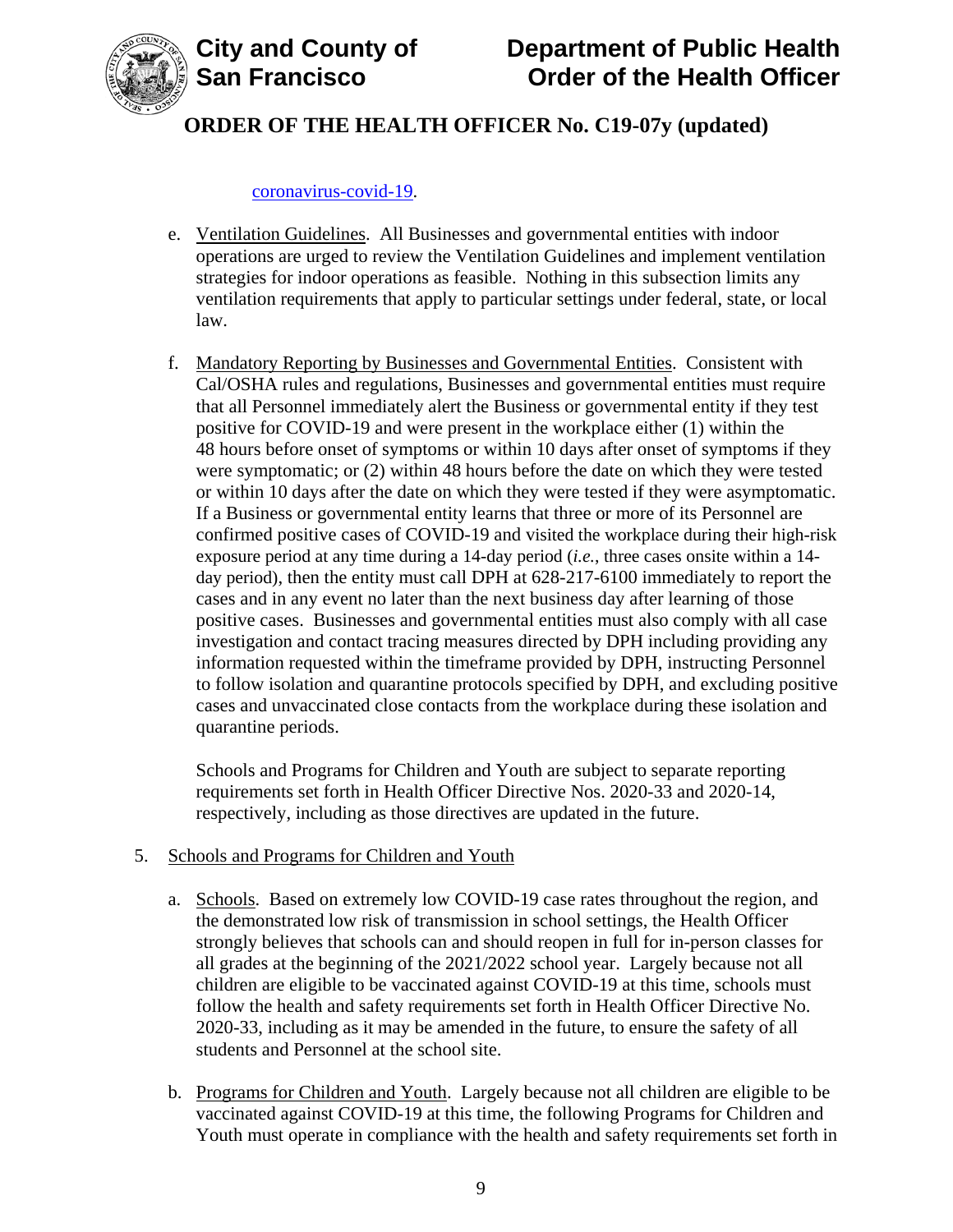



Health Officer Directive No. 2020-14, including as it may be amended in the future: (1) group care facilities for children who are not yet in elementary school—including, for example, licensed childcare centers, daycares, family daycares, and preschools (including cooperative preschools); and (2) with the exception of schools, which are addressed in subsection a above, educational or recreational institutions or programs that provide care or supervision for school-aged children and youth—including for example, learning hubs, other programs that support and supplement distance learning in schools, school-aged childcare programs, youth sports programs, summer camps, and afterschool programs.

- 6. Vaccination Requirements for Personnel in High-Risk Settings.
	- a. Subject to the extension for some Personnel as provided in subsection  $(i)(1)$  below, no later than September 15, 2021, Businesses and governmental entities with Personnel in High-Risk Settings must:
		- i. ascertain vaccination status of all Personnel in High-Risk Settings who routinely work onsite, and ensure that before entering or working in any High-Risk Setting, all Personnel who routinely work onsite are Fully Vaccinated with any vaccine authorized to prevent COVID-19 by the FDA, including by way of an emergency use authorization, or by the World Health Organization, unless any Personnel are exempt under subsection b below.
			- 1. For purposes of this Order, Personnel who are not permanently stationed or regularly assigned to a High-Risk Setting but who in the course of their duties may enter or work in High-Risk Settings even on an intermittent or occasional basis or for short periods of time are considered to routinely work onsite in High-Risk Settings. Businesses and governmental entities with such Personnel are required to meet all requirements of this Section 6 for such Personnel no later than October 13, 2021; this additional time allows Businesses and governmental entities adequate time to identify Personnel who are covered by this paragraph and comply with this Order. In the interest of protecting residents of High-Risk Settings, Personnel, and their families, Businesses and governmental entities are strongly urged to meet these requirements by September 15, 2021; and
		- ii. require any unvaccinated exempt Personnel to:
			- 1. get tested for COVID-19 at least once a week using either a nucleic acid (including polymerase chain reaction (PCR)) or antigen test; AND
			- 2. at all times at the worksite in the High-Risk Setting wear a Well-Fitted Mask meeting the requirements described below, except for limited periods while actively eating, drinking, or engaged in other activities (such as showering) where it is not possible or safe to do so.

Because of the COVID-19 risks to any unvaccinated exempt Personnel, the High-Risk Setting must provide such Personnel, on request, with a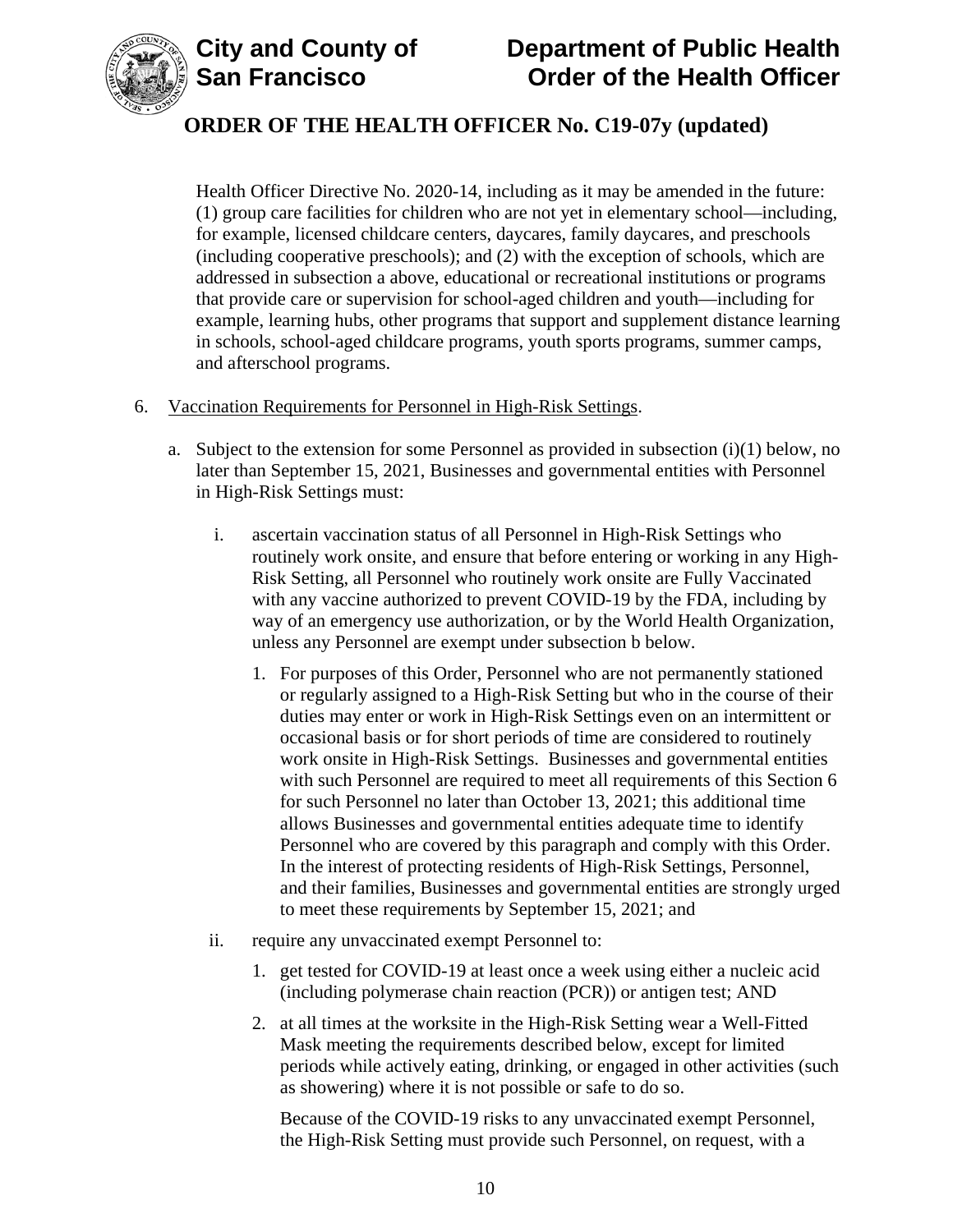

well-fitting non-vented N95 respirator and strongly encourage such Personnel to wear that respirator at all times when working with patients, residents, clients, or incarcerated people. For operators of any High-Risk Setting with access to respirator fit-testing services, "well-fitting nonvented N95 respirator" means a fit-tested N95 respirator. For all other operators of High-Risk Settings, the operator must (i) attempt to obtain fittesting from other sources such as their Workers Compensation insurance carrier and (ii) otherwise provide Personnel with a minimum of two different brands or sizes of a non-vented N95 respirator and allow the unvaccinated, exempt Personnel to choose what they believe to be the best fitting respirator when the wearer of the respirator performs a seal check (for information about use of N95 respirators, see https://www.sfdph.org/dph/files/ig/Tips-COVID-19-N95instructions.pdf);

- iii. consistent with applicable privacy laws and regulations, maintain records of employee vaccination or exemption status; and
- iv. provide these records to the Health Officer or other public health authorities promptly upon request, and in any event no later than the next business day after receiving the request.

For clarity, this requirement applies to Personnel in other buildings in a site containing a High-Risk Setting, such as a campus or other similar grouping of related buildings, where such Personnel do any of the following: (i) access the acute care or patient, resident, client, or incarcerated person areas of the High-Risk Setting; or (ii) work in-person with patients, residents, clients, or incarcerated people who visit those areas. All people in San Francisco who work in a clinical setting with a population that is more vulnerable to COVID-19 are strongly urged to be fully vaccinated against COVID-19.

b. Limited Exemptions. Personnel in High-Risk Settings are exempt from the vaccination requirements under this section upon providing the requesting Business or governmental entity a declination form, signed by the individual under penalty of perjury stating either of the following: (1) the individual is declining vaccination based on Religious Beliefs or (2) the individual is excused from receiving any COVID-19 vaccine due to Qualifying Medical Reasons. As to declinations for Qualifying Medical Reasons, to be eligible for this exemption Personnel must also provide to their employer or the Business a written statement signed by a physician, nurse practitioner, or other licensed medical professional practicing under the license of a physician stating that the individual qualifies for the exemption (but the statement should not describe the underlying medical condition or disability) and indicating the probable duration of the individual's inability to receive the vaccine (or if the duration is unknown or permanent, so indicate). A sample ascertainment and declination form is available online at www.sfdph.org/dph/covid-19/files/declination.pdf. Personnel who qualify for an exemption due to Religious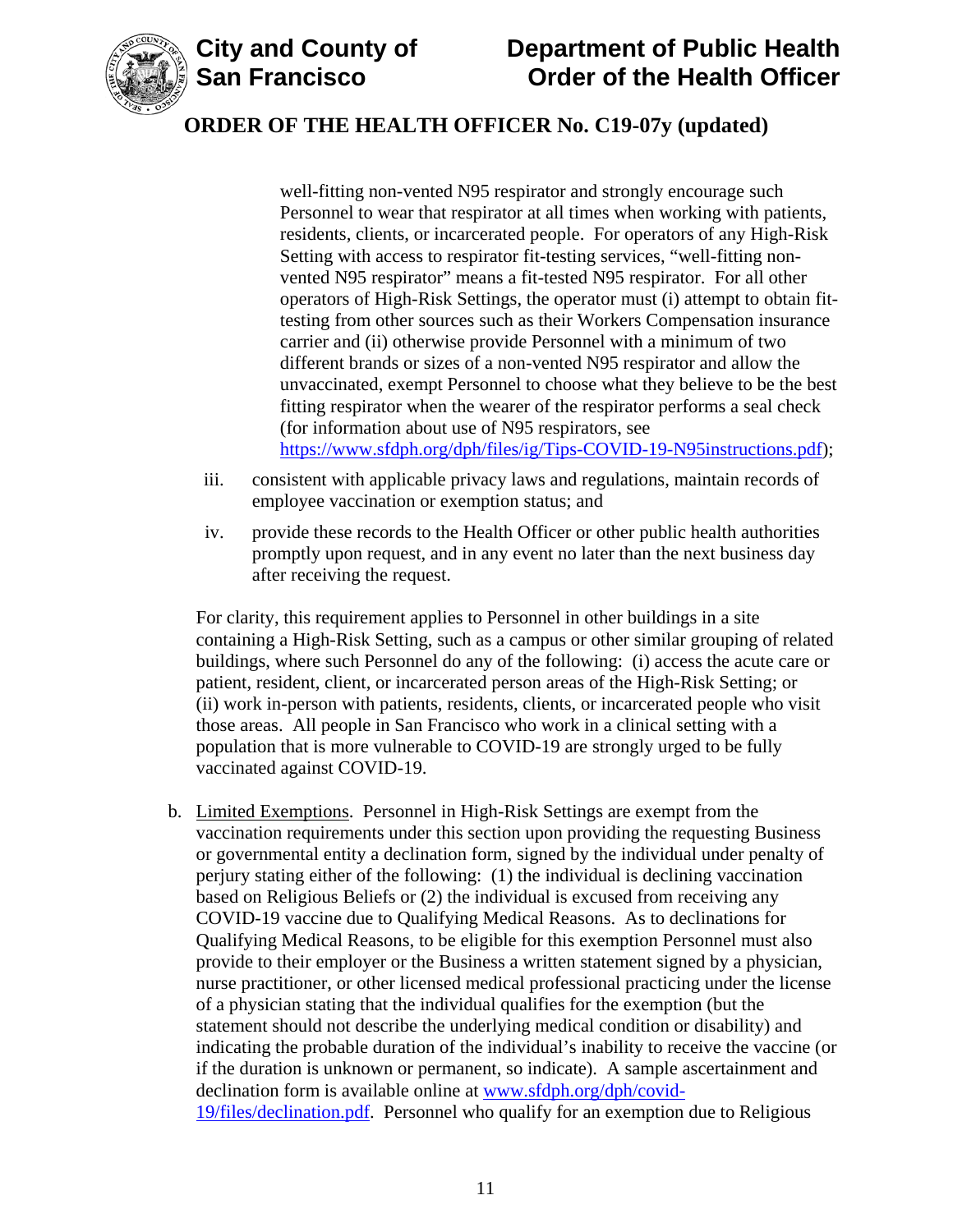



Beliefs or Qualifying Medical Reasons, as provided above, must still follow the requirements in subpart 6.a.ii, above.

- c. Record Keeping Requirements. Businesses or governmental entities that operate in High-Risk Settings subject to this section must maintain records with following information:
	- i. For vaccinated Personnel: (1) full name and date of birth; (2) vaccine manufacturer; and (3) date of vaccine administration (for first dose and, if applicable, second dose). Nothing in this subsection is intended to prevent an employer from requesting additional information or documentation to verify vaccination status, to the extent permissible under the law.
	- ii. For unvaccinated Personnel: signed declination forms with written health care provider's statement where applicable, as described in subsection b above.
- d. Cooperation with Public Health Authorities. Businesses or governmental entities with Personnel subject to this Section 6 must cooperate with Health Officer or DPH requests for records, documents, or other information regarding the Business or governmental entity's implementation of these vaccination requirements. This cooperation includes, but is not limited to, identifying all jobs or positions within the organization and describing: (1) whether a given job or position is subject to the vaccination requirements of this Section 6, (2) how the Business or governmental entity determined a job or position is subject to vaccination requirements of this Section 6, and (3) how the Business or governmental entity is ensuring full compliance with the vaccination requirements set forth in this Section 6. Complete responses to these requests must be provided to the Health Officer or DPH promptly upon request, and in any event within three business days after receiving the request.
- 7. Mega-Events. All Businesses, governmental entities, and other organizations must comply with the requirements in the State's Post-Blueprint Guidance for indoor Mega-Events and are urged to follow the recommendations in the State's Post-Blueprint Guidance for outdoor Mega-Events.

For indoor Mega-Events, Personnel and patrons age 12 and up are required to show proof, before entering the facility, that they are Fully Vaccinated or Tested. A written self-attestation of vaccination signed (including an electronic signature) under penalty of perjury and containing the name of the person vaccinated, type of vaccine taken, and date of last dose administered is acceptable as proof of full vaccination only if all Personnel and patrons two-years-old and older wear a Well-Fitted Mask at all times other than while actively eating or drinking.

The host or organizer of an indoor or outdoor Mega-Event or series of Mega-Events must submit to the Health Officer a proposed plan detailing the procedures that will be implemented to minimize the risk of transmission among patrons and Personnel. Specifically, the proposed plan should include to following: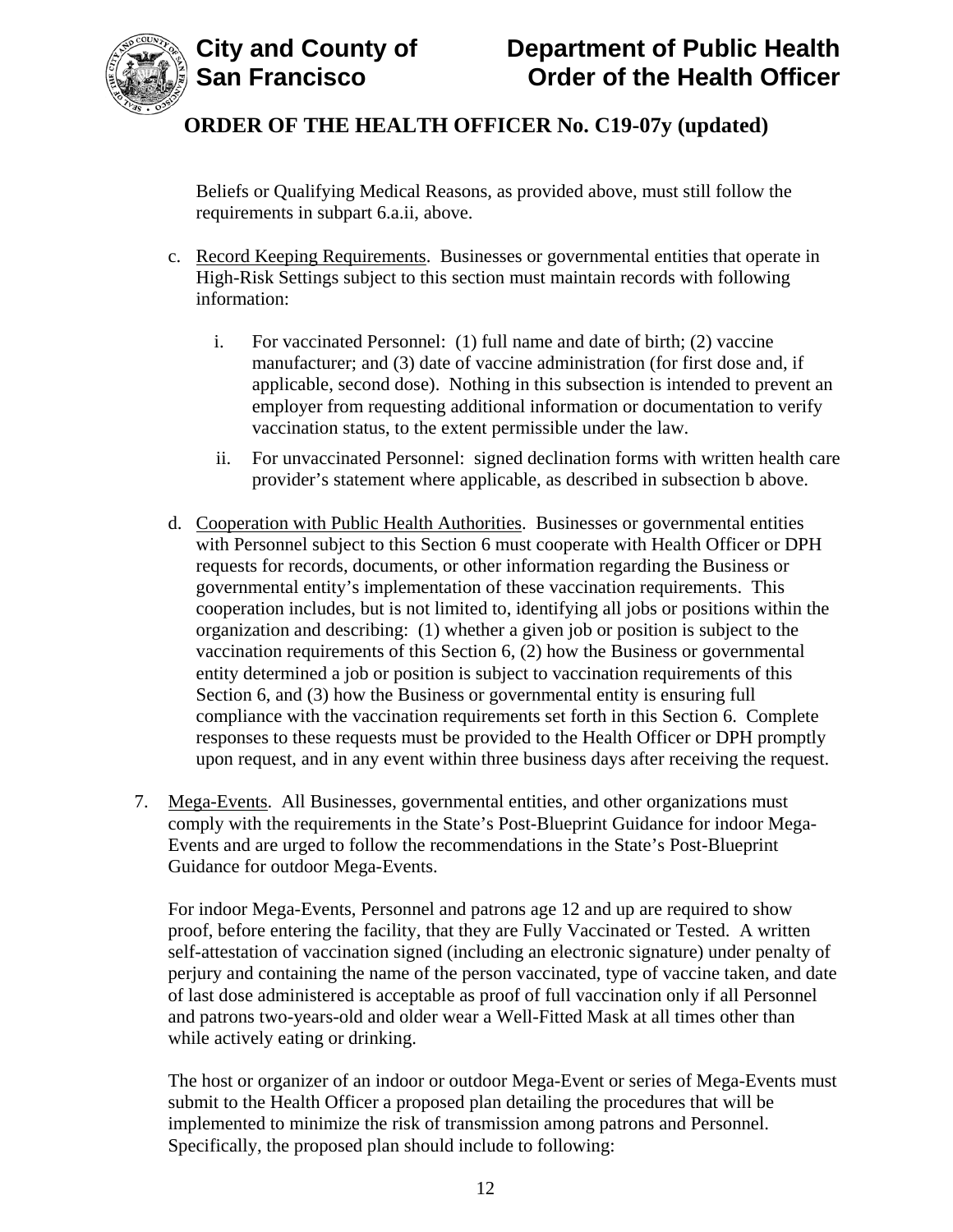

- Description of event details (date/time; expected capacity; location; and type of event).
- Contact name for the event *(i.e.*, a person who can be reached in the event of an outbreak and/or who can be contacted to discuss the proposed plan).
- An explanation of how the host or organizer will have attendees meet requirements for providing their vaccination and/or testing status (if applicable).
- An explanation of how the host or organizer will communicate/message:
	- o Information to ensure that guests are aware of testing and vaccination requirements (indoors)/recommendations (outdoors);
	- o Encouragement for attendees to have completed their vaccination at least 2 weeks before the event; and
	- o The safety measures being taken.
- If the Mega-Event is being held indoors, an explanation of how the host or organizer will address face coverings.
- A description of the strategies that will be implemented to avoid stagnant crowds (this can include traffic flow, advanced ticketing, touchless payment, etc.).

Plans must be submitted to HealthPlan@sfcityatty.org at least ten business days before the planned event or, if earlier, ten business days before the date on which tickets will begin to be sold or offered to the public. If tickets are already on sale as of the date of this Order, the host or organizer must submit the plan within 30 days of the date of this Order. The host or organizer does not need advance written approval of the Health Officer or the Health Officer's designee to proceed with the Mega-Event consistent with the plan. But in the event the Health Officer identifies deficiencies in the plan, DPH will contact the host or organizer, and the host or organizer is required to work with DPH to address any and all deficiencies.

- 8. COVID-19 Health Indicators. The City will continue to make publicly available on its website updated data on COVID-19 case rates, hospitalizations and vaccination rates. That information can be found online at data.sfgov.org/stories/s/San-Francisco-COVID-19-Data-and-Reports/fjki-2fab/. The Health Officer will monitor this data, along with other data and scientific evidence, in determining whether to modify or rescind this Order, as further described in Section 2.a above.
- 9. Incorporation of State and Local Emergency Proclamations and Federal and State Health Orders. The Health Officer is issuing this Order in accordance with, and incorporates by reference, the emergency proclamations and other federal, state, and local orders and other pandemic-related orders described below in this Section. But this Order also functions independent of those emergency proclamations and other actions, and if any State, federal, or local emergency declaration, or any State or federal order or other guidance, is repealed, this Order remains in full effect in accordance with its terms (subject to Section 13 below).
	- a. State and Local Emergency Proclamations. This Order is issued in accordance with, and incorporates by reference, the March 4, 2020 Proclamation of a State of Emergency issued by the Governor, the February 25, 2020 Proclamation by the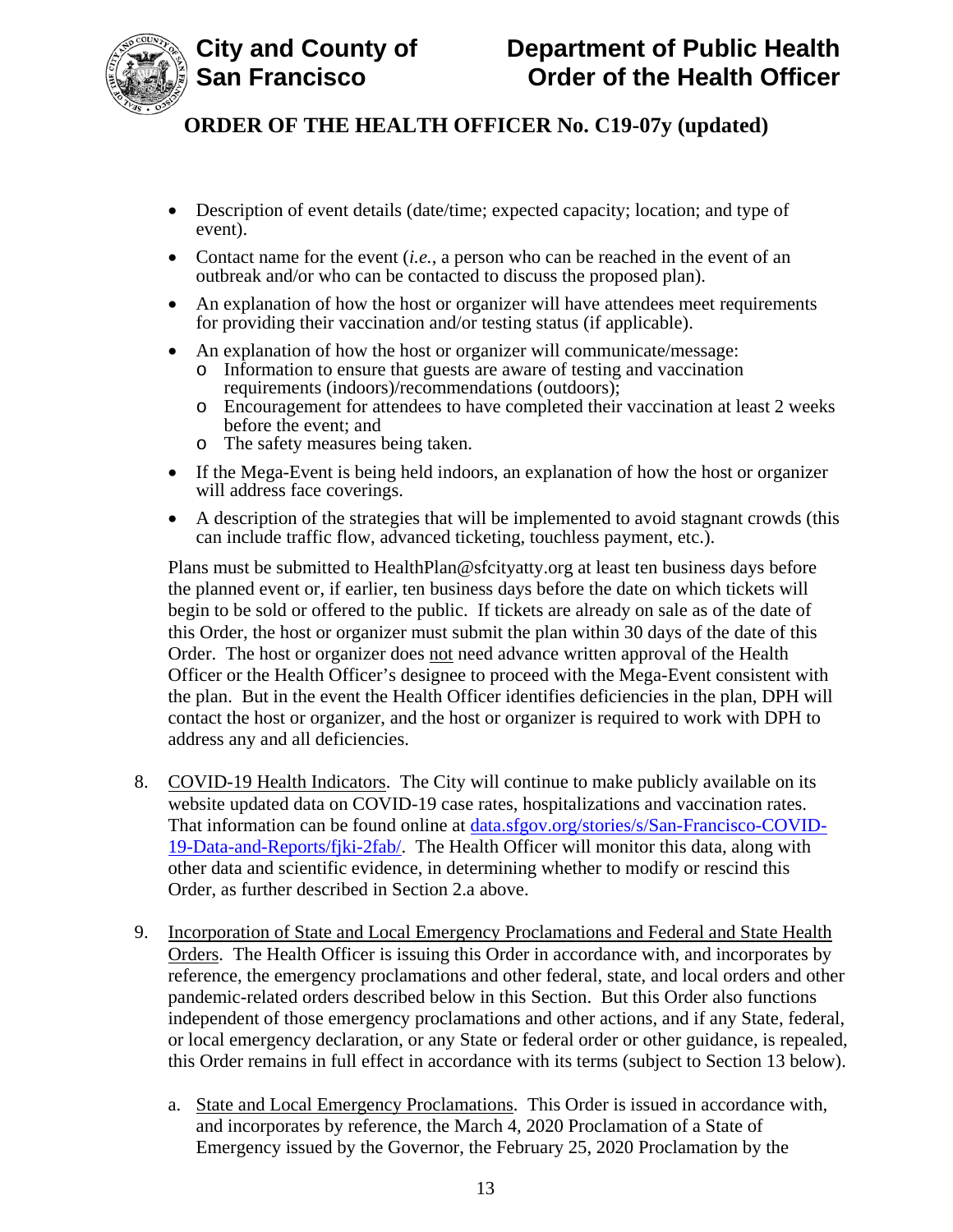



Mayor Declaring the Existence of a Local Emergency, and the March 6, 2020 Declaration of Local Health Emergency Regarding Novel Coronavirus 2019 (COVID-19) issued by the Health Officer, as each of them have been and may be supplemented.

- b. State Health Orders. This Order is also issued in light of the various Orders of the State, including, but not limited to, those of the State's Public Health Officer and Cal/OSHA. The State has expressly acknowledged that local health officers have authority to establish and implement public health measures within their respective jurisdictions that are more restrictive than those implemented by the State Public Health Officer.
- c. Federal Orders. This Order is further issued in light of federal emergency declarations and orders, including, but not limited to, the January 20, 2021 Executive Order on Protecting the Federal Workforce and Requiring Mask-Wearing, which requires all individuals in Federal buildings and on Federal land to wear masks, maintain physical distance, and adhere to other public health measures, and the February 2, 2021 Order of the CDC, which requires use of masks on public transportation, as such orders are amended, extended or supplemented.
- 10. Obligation to Follow Stricter Requirements of Orders.

Based on local health conditions, this Order includes a limited number of health and safety restrictions that are more stringent than those contained under State orders. Where a conflict exists between this Order and any state or federal public health order related to the COVID-19 pandemic, the most restrictive provision (*i.e.*, the more protective of public health) controls. Consistent with California Health and Safety Code section 131080 and the Health Officer Practice Guide for Communicable Disease Control in California, except where the State Health Officer may issue an order expressly directed at this Order and based on a finding that a provision of this Order constitutes a menace to public health, any more restrictive measures in this Order continue to apply and control in this County.

#### 11. Obligation to Follow Health Officer Orders and Directives and Mandatory State Guidance.

In addition to complying with all provisions of this Order, all individuals and entities, including all Businesses and governmental entities, must also follow any applicable orders and directives issued by the Health Officer (available online at www.sfdph.org/healthorders and www.sfdph.org/directives) and any applicable mandatory guidance issued by the State Health Officer or California Department of Public Health. To the extent that provisions in the orders or directives of the Health Officer and the mandatory guidance of the State conflict, the more restrictive provisions (*i.e.*, the more protective of public health) apply. In the event of a conflict between provisions of any previously-issued Health Officer order or directive and this Order, this Order controls over the conflicting provisions of the other Health Officer order or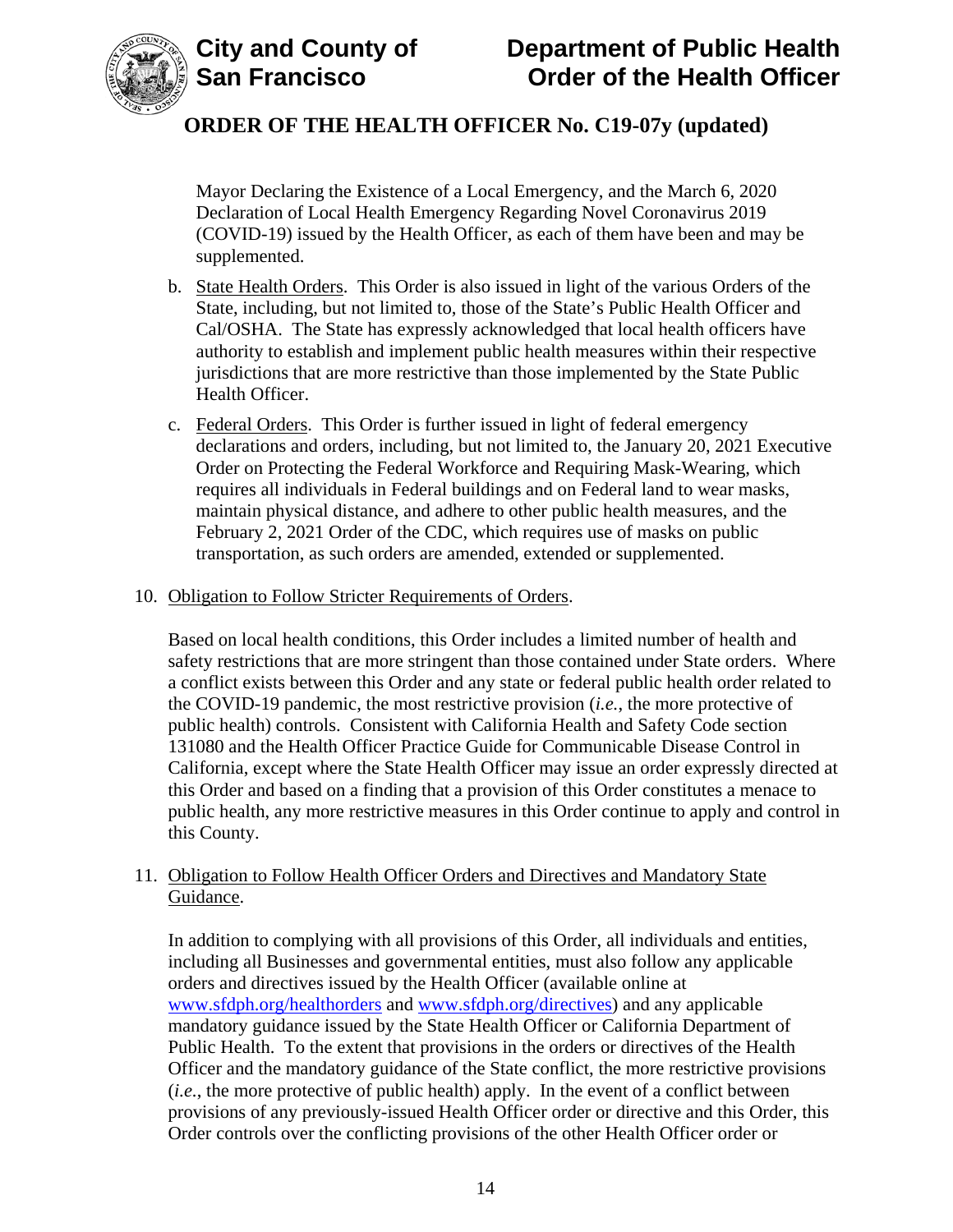

directive. And to the extent the continuing term of another order of the Health Officer is tied to the duration of the Stay-Safer-At-Home Order, this Order shall be deemed a continuation of the Stay-Safer-At-Home Order for those purposes only.

### 12. Enforcement.

Under Government Code sections 26602 and 41601 and Health and Safety Code section 101029, the Health Officer requests that the Sheriff and the Chief of Police in the County ensure compliance with and enforce this Order. The violation of any provision of this Order (including, without limitation, any health directives) constitutes an imminent threat and immediate menace to public health, constitutes a public nuisance, and is punishable by fine, imprisonment, or both. DPH is authorized to respond to such public nuisances by issuing Notice(s) of Violation and ordering premises vacated and closed until the owner, tenant, or manager submits a written plan to eliminate all violations and DPH finds that plan satisfactory. Such Notice(s) of Violation and orders to vacate and close may be issued based on a written report made by any City employees writing the report within the scope of their duty. DPH must give notice of such orders to vacate and close to the Chief of Police or the Chief's designee to be executed and enforced by officers in the same manner as provided by San Francisco Health Code section 597. As a condition of allowing a Business to reopen, DPH may impose additional restrictions and requirements on the Business as DPH deems appropriate to reduce transmission risks, beyond those required by this Order and other applicable health orders and directives.

#### 13. Effective Date.

This Order becomes effective at 12:01 a.m. on June 15, 2021 and will continue, as updated, to be in effect until the Health Officer rescinds, supersedes, or amends it in writing.

#### 14. Relation to Other Orders of the San Francisco Health Officer.

As of the effective date and time in Section 13 above, this Order revises and entirely replaces Health Officer Order No. C19-07y (the "Stay-Safer-At-Home Order") issued May 20, 2021. Leading up to and in connection with this Order, the Health Officer has rescinded or is rescinding a number of other orders and directives relating to COVID-19, including those listed in the Health Officer's Omnibus Rescission of Health Officer Orders and Directives, dated June 11, 2021. On and after the effective date of this Order, the following orders and directives of the Health Officer shall continue in full force and effect: Order Nos. C19-11 (Laguna Honda Hospital protective quarantine), C19-16 (hospital patient data sharing), C19-18 (vaccine data reporting), and C19-19 (minor consent to vaccination); and the directives that this Order references in Sections 3.e and 5, as the Health Officer may separately amend or later terminate any of them. Also, this Order also does not alter the end date of any other Health Officer order or directive having its own end date or that continues indefinitely.